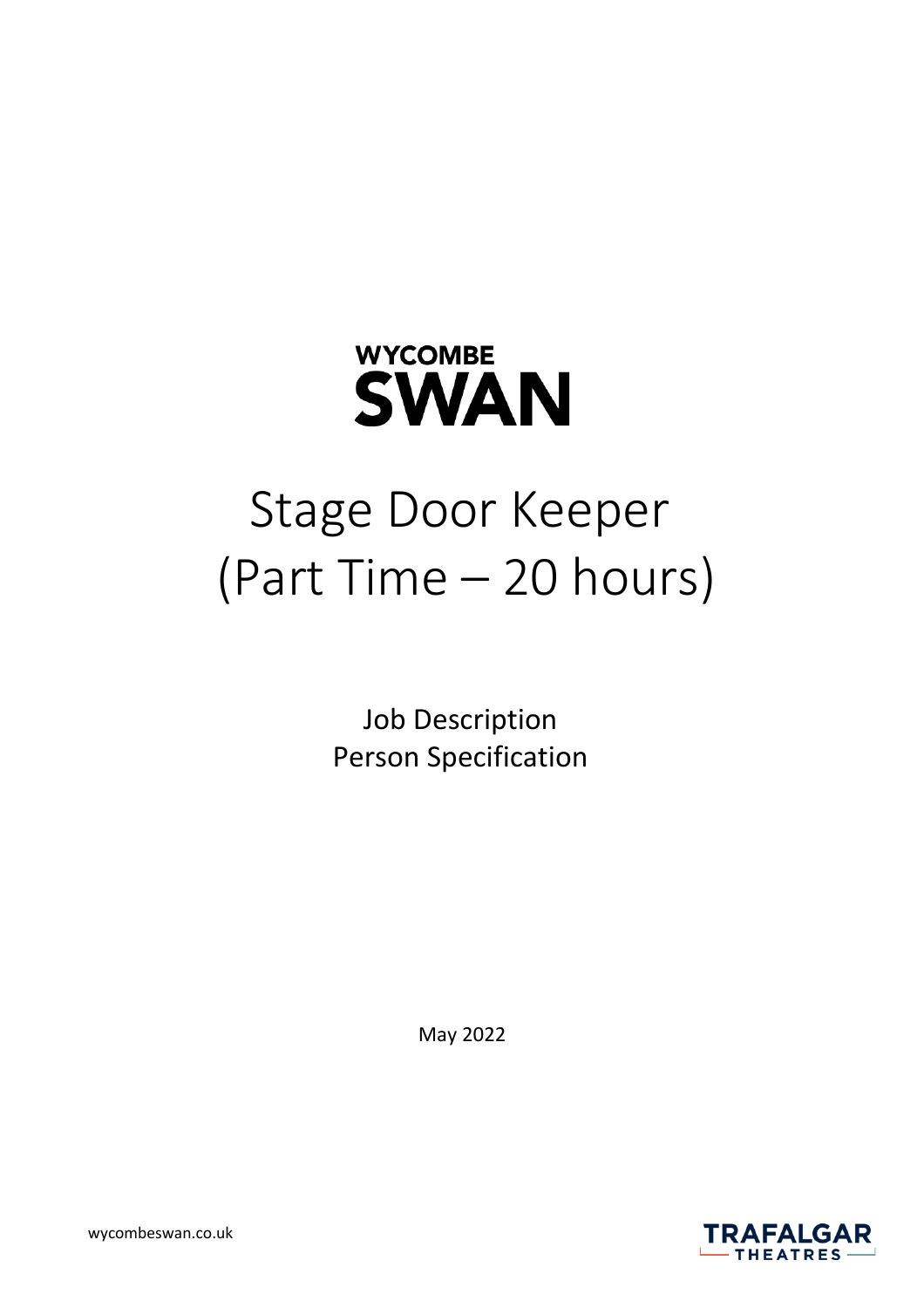**Wycombe Swan** is one of twelve regional theatre and live entertainment venues within the **Trafalgar Entertainment** group. Trafalgar Theatres (Previously HQ Theatres & Hospitality) manage twelve venues on behalf of local authorities across the UK; from live music venues and concert halls to large auditoria presenting top West End productions, high profile live music and comedy, ballet, opera and family theatre, and recognised for providing industry-leading hospitality and first class customer experiences.

**Wycombe Swan** is located in the heart of the High Wycombe town centre and comprises of three distinct spaces to provide the people of Buckinghamshire with top-quality musicals, drama, comedy, dance, family shows, one night events, and a world-class pantomime. With a capacity of 1,076 seats, the Main auditorium boasts superb acoustics, a large stage and adaptable seating. The historic Old Town Hall offers a smart, distinctive, multi-use space with staging and seating up to 400 and 600 standing. Rounding off the spaces is the ornate Oak Room, providing a glorious and elegant setting for events of up to 120 people. More than just high quality programming seen in the main space, Wycombe Swan regularly hosts conferences, graduations, parties and weddings, with exquisite food provided by the in-house catering team.

The Wycombe Swan and Old Town Hall has always been at the heart of the Wycombe community. We are proud to be a venue that supports local community hires, alongside nurturing the young talent of Bucks through our youth drama activities. Playing our part during the Coronavirus pandemic operating as a vaccination centre for the NHS, we are now looking to grow our team with passionate and talented individuals.

| <b>Employment type:</b>        | Part Time - 20 hours                                                                                                                                                                                                                                                                                                                                                                                                                                                                           |
|--------------------------------|------------------------------------------------------------------------------------------------------------------------------------------------------------------------------------------------------------------------------------------------------------------------------------------------------------------------------------------------------------------------------------------------------------------------------------------------------------------------------------------------|
| Salary:                        | £10,108 .80 p.a. dependent on experience, ability and potential                                                                                                                                                                                                                                                                                                                                                                                                                                |
| Hours:                         | 20 per week over 5 days out of 7, subject to variation to meet business<br>requirements. Working hours will include evenings, weekends and Bank Holidays.<br>Additional hours will be paid at an hourly rate of £9.72 p/h.                                                                                                                                                                                                                                                                     |
| <b>Work location:</b>          | You will be based at Wycombe Swan and may be required to travel to and work at<br>other Trafalgar Theatres venues. Approved travel expenses will be reimbursed.                                                                                                                                                                                                                                                                                                                                |
| <b>Purpose of the</b><br>role: | The role of the Stage Door Keeper is to be a professional, helpful and friendly first<br>point of contact for all visitors to the building. This is a safety-critical role,<br>supporting the delivery of fire safety and security to the building, and being a vital<br>link in reporting of incidents and evacuation. Members of the Stage Door team are<br>responsible for opening or closing the building and helping to ensure key<br>administrative and building processes run smoothly. |
| Our ideal<br>candidate:        | Our ideal candidate will be confident, outgoing and a welcoming team player. They<br>will have experience of working in a busy environment, dealing with a range of<br>customers whilst maintaining exemplary levels of service. They will be able to<br>remain calm in pressurised situations, be able to work on their own under their<br>own initiative and have excellent communication skills.                                                                                            |
| Closing date:                  | Monday 6 <sup>th</sup> June 2022, 5pm                                                                                                                                                                                                                                                                                                                                                                                                                                                          |
| How to apply:                  | Please submit a CV & covering letter to admin@wycombeswan.co.uk with the<br>subject title 'Stage Door. Tell us why you think you are suited to this role, why it<br>interests you and how we'll benefit from having you on board!                                                                                                                                                                                                                                                              |

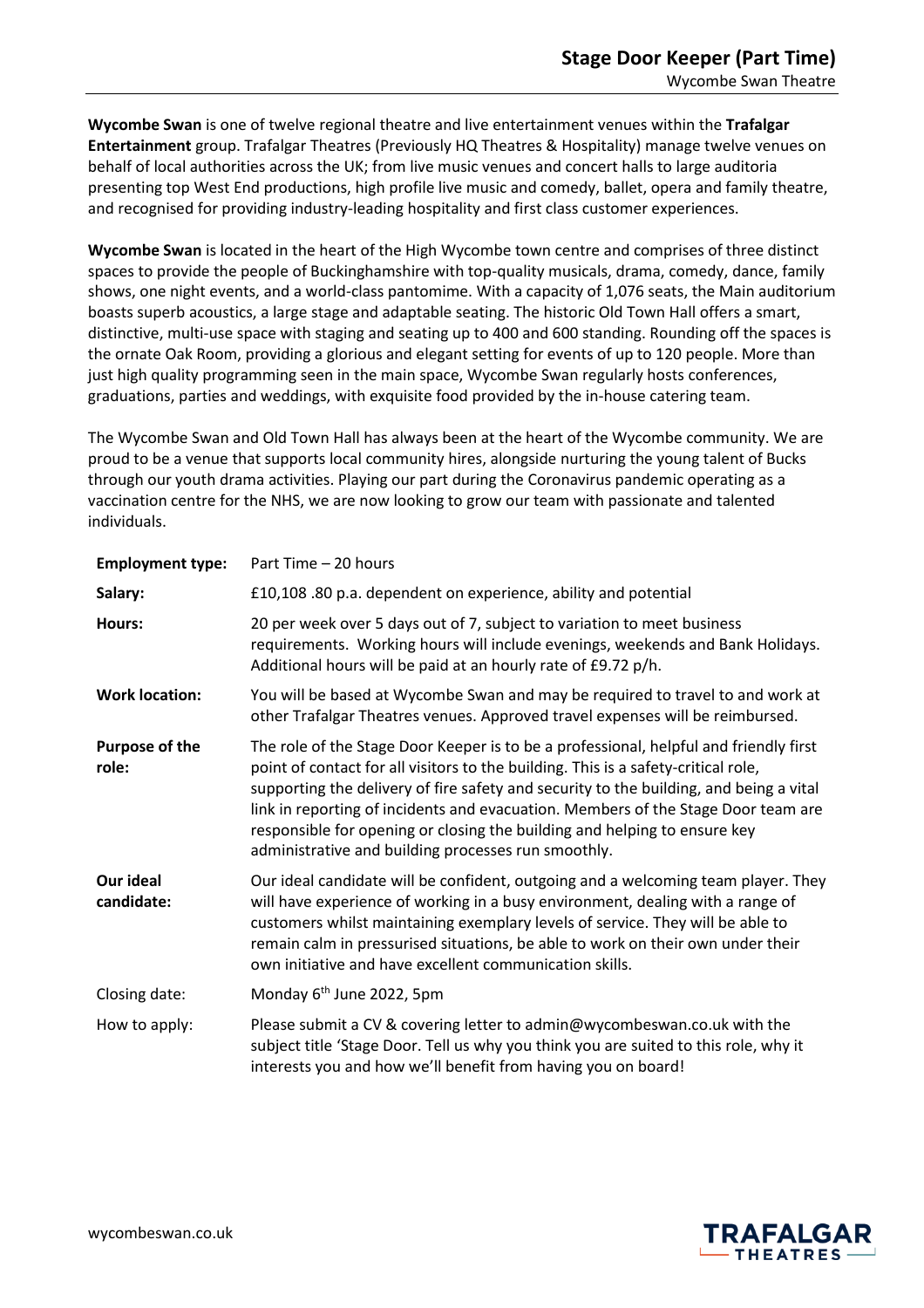# **REPORTING**

You will report directly to the Buildings and Technical Manager .

# **KEY ACCOUNTABILITIES**

#### **Operations**

- To offer a warm and welcoming presence at Stage Door and maintain the security of the building by ensuring that all visitors to the venue are signed in and are either met by a member of staff or are directed to their place of work.
- To greet all visitors with or without appointments and deal with their enquiries professionally and efficiently. Take and distribute messages, forward emails as appropriate and maintain an efficient internal communications system
- To carry our lockup and unlock procedures of the venue.
- Support the delivery of fire safety and security to the building, being a vital link in reporting of incidents and evacuation.
- Supervise casual Stage Door personnel, ensuring a daily flow of information and communication between each operational shift and with other departments, as required.
- Assign tasks to casual Stage Door personnel as required and appropriate, ensuring they are carried out as instructed and within the timeframe set.
- In liaison with the Buildings and Technical Manager ensure casual Stage Door staff are fully conversant with and trained to carry out their duties, identifying and implementing training requirements as appropriate.
- To sort and distribute incoming and outgoing mail as required, Receive and sign for parcels, special delivery items and packages that arrive during the day. Ensure that deliveries are logged and distributed by informing the relevant persons of their arrival
- Preparation as directed and delegated of Artiste Welcome Packs, and their timely issue.
- Preparation as directed and delegated of Accommodation Lists, and their issue as appropriate
- Security of backstage and administrative areas including, but not limited to, monitoring of all people entering / leaving the building, and maintenance of signing-in and signing-out records; supervision and monitoring of CCTV, and of fire and intruder alarms.
- Provide switchboard services for the organisation, including radio communication with staff to ensure effective routing of calls.
- Manage the signing in and out of keys and radios in line with company procedures
- Manage the Dressing Room areas, including arranging hospitality riders, checking cleanliness and carrying out health and safety checks as instructed by the Building and Technical Manager.
- Assist the Technical and Administration departments in ensuring Riders and associated technical information is received, disseminated and stored as instructed and within the required deadlines.
- Assist all departments with a variety of administrative tasks, such as completing contracts, updating spreadsheets, collating ticketing reports and manage lost property.

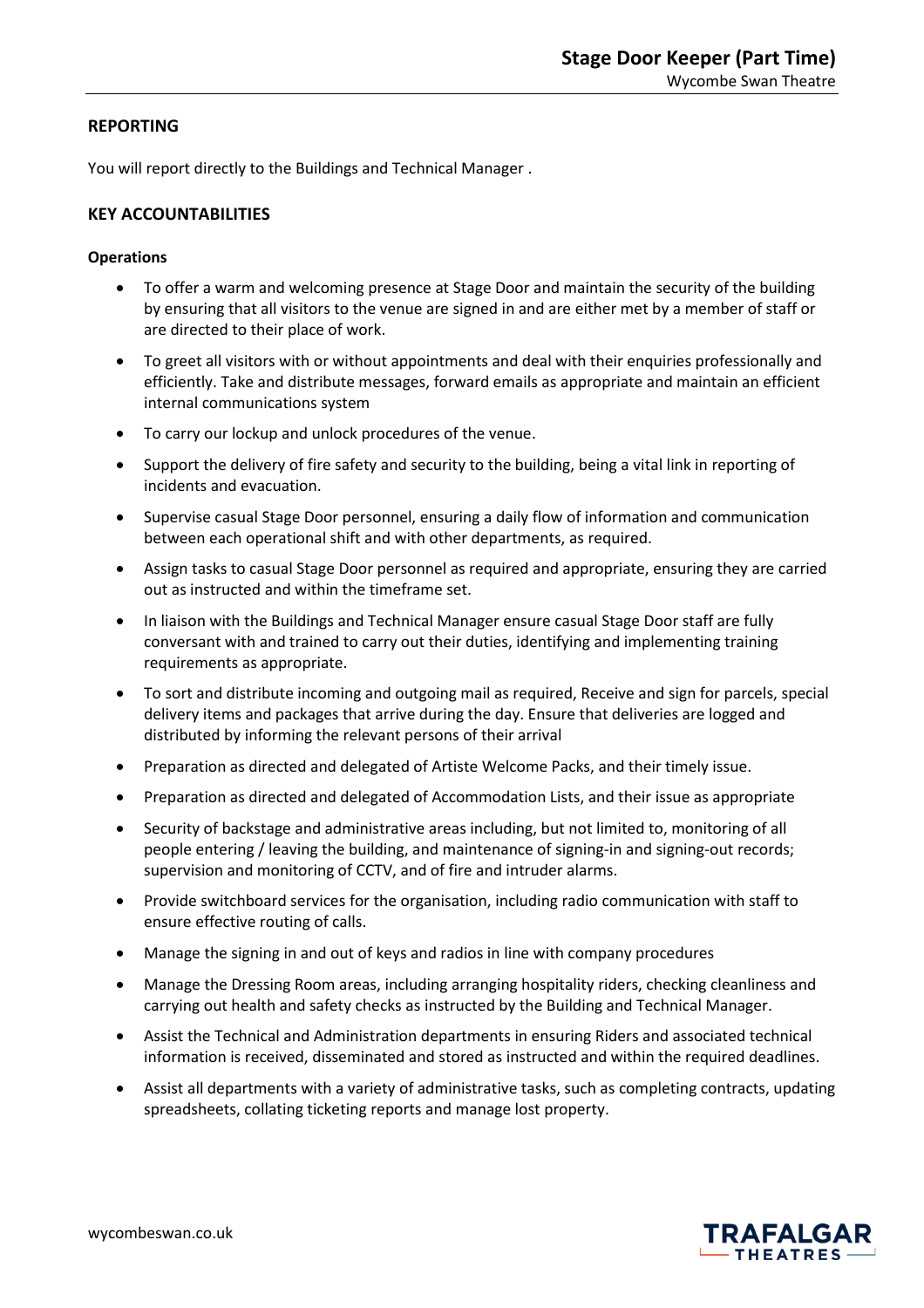# **Health & Safety**

- Assist in protecting and safeguarding the buildings and their contents from possible theft, damage and abuse by carrying out assigned duties as directed and abiding by policies and procedures issued
- Ensure the safety and comfort of customers and clients at all times whilst on the premises.
- To abide by relevant Health and Safety and Licensing requirements and to ensure all visiting performers, contractors and the general public also conform to these requirements.

## **Recruitment, Training and Development**

• Undertake training and development relevant to the successful execution of the job role.

#### **Other Responsibilities**

- Dress in accordance with Company uniform policy and wear protective clothing where issued and instructed.
- To perform any additional duties not unreasonable for your post or the expansion of the business.

This Job Description is not an exhaustive description of your duties. You will be required to adopt a flexible approach to your role and responsibilities. In particular, from time to time, you may be required to undertake such alternative or additional duties as may be commensurate with your skills, experience and capabilities.